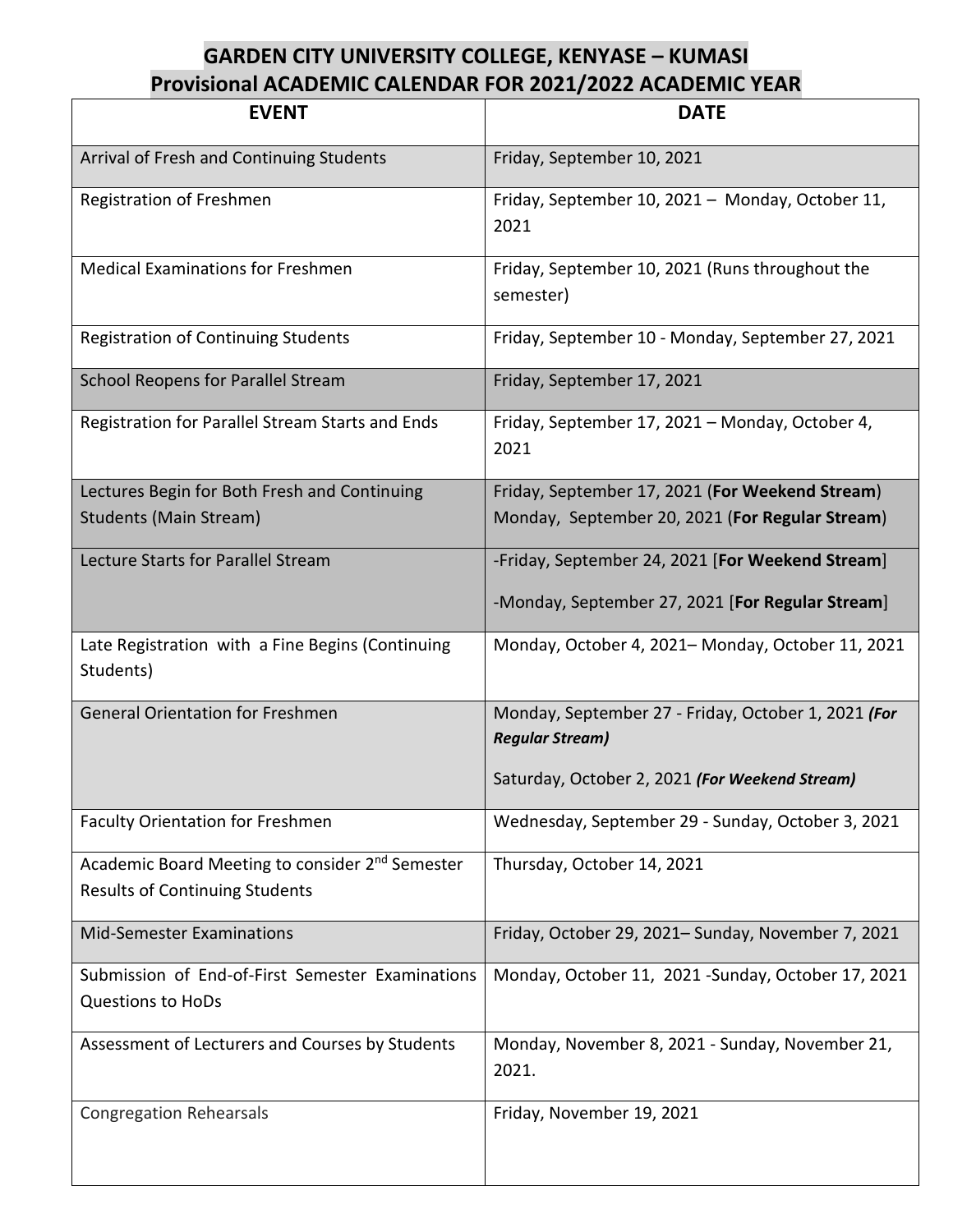| 13 <sup>th</sup> Congregation Ceremony                                                      |                                                          |  |
|---------------------------------------------------------------------------------------------|----------------------------------------------------------|--|
| Saturday, November 20, 2021                                                                 |                                                          |  |
| (To be confirmed)                                                                           |                                                          |  |
| Lectures End for All Streams                                                                | Sunday, November 28, 2021                                |  |
| End-of-First Semester Examinations for both<br>Freshmen & Continuing Students               | Friday, December 3, 2021– Sunday, December 20,<br>2021   |  |
| <b>Semester Break</b>                                                                       |                                                          |  |
| <b>Semester Vacation</b>                                                                    | Monday, December 20, 2021 - Friday, January 7, 2022      |  |
| Semester Break (For Staff)                                                                  | Tuesday, December 21, 2021 - Tuesday, January 4,<br>2022 |  |
| Deadline for Submission of 1 <sup>st</sup> Semester<br><b>Examination Results</b>           | Friday, January 14, 2022                                 |  |
| Departmental Board Meeting to Consider end-of-<br>first semester exams results              | Monday, January 17, 2022.- Friday, January 21, 2022      |  |
| <b>Faculty Board Meeting</b>                                                                | Monday, January 24, 2022 - Friday, January 28, 2022      |  |
| Auditing of 1 <sup>st</sup> Semester Examination Results by the<br><b>Vetting Committee</b> | Thursday, February 3, 2022                               |  |
| Special Academic Board Meeting to consider 1st<br>Semester Examination Results.             | Thursday, February 10, 2022                              |  |
| SECOND SEMESTER - 2021/2022                                                                 |                                                          |  |
| <b>Arrival of Continuing Students</b>                                                       | Friday, January 7, 2022                                  |  |
| Arrival of Freshmen: January 2022 Admissions                                                | Friday, January 7, 2022                                  |  |
| <b>Medical Examinations for Freshmen</b>                                                    | Friday, January 7, 2022 (Throughout the Semester) -      |  |
| <b>Registration of Continuing Students</b>                                                  | Friday, January 7 - Monday, January 24, 2022             |  |
|                                                                                             |                                                          |  |

| <b>Registration of Continuing Students</b>                      | Friday, January 7 - Monday, January 24, 2022        |
|-----------------------------------------------------------------|-----------------------------------------------------|
| Lectures Begin                                                  | -Friday, January 14, 2022 (Weekend Stream)          |
|                                                                 | -Monday, January 17, 2022 (Regular Stream)          |
| Supplementary Examinations for 1 <sup>st</sup> Semester trailed | Friday, January 28, 2022 – Sunday, January 30, 2022 |
| courses                                                         |                                                     |
| January 2022 Admissions End                                     | Saturday, March 5, 2022                             |
|                                                                 |                                                     |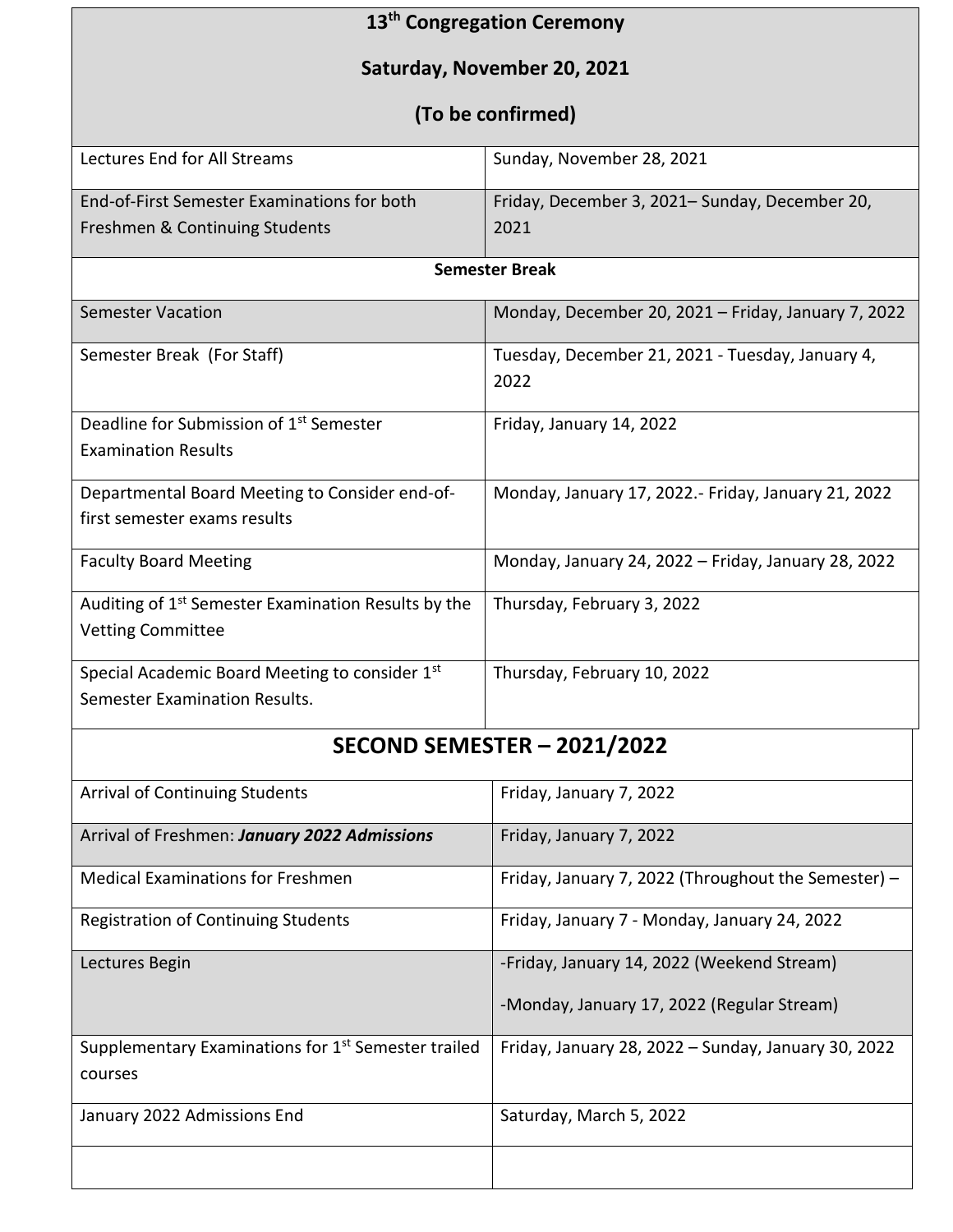| Late Registration with a Fine (For Continuing<br>Students)                                                      | Tuesday, January 25, 2022 - Monday, January 31,<br>2022 |  |
|-----------------------------------------------------------------------------------------------------------------|---------------------------------------------------------|--|
| <b>Mid-Semester Examinations</b>                                                                                | Friday, March 4, 2022 - Sunday, March 13, 2022          |  |
| Submission to HoD's of End-of-Second Semester &<br><b>Supplementary Examination Questions for</b><br>Moderation | Tuesday, March 1, 2022 - Monday, March 7, 2022          |  |
| Assessment of Lecturers and Courses by Students                                                                 | Monday, March 21, 2022 - Monday, March 28, 2022         |  |
| Academic Board Meeting to consider general<br>Academic Issues/Policies                                          | Thursday, March 24, 2022                                |  |
| 16 <sup>th</sup> Matriculation (For both August 2021 & January 2022 Cohorts)                                    |                                                         |  |
| March 26, 2022                                                                                                  |                                                         |  |
| End-of-Second Semester Examinations:                                                                            |                                                         |  |
| -Final Year Students:                                                                                           | Friday, April 1, 2022 - Sunday April 17, 2022           |  |
| -Continuing Students:                                                                                           | Friday, April 15, 2022 - Sunday, May 1, 2022            |  |
| <b>Students Depart</b>                                                                                          | Monday, May 2, 2022                                     |  |
| <b>Semester Break</b>                                                                                           |                                                         |  |
| <b>Semester Vacation</b>                                                                                        | Monday, May 2, 2022 - Friday, August 19, 2022           |  |
| Deadline for Submission of Second Semester<br>Examination Results (Final Year Students)                         | Friday, April 29, 2022                                  |  |
| <b>Departmental Board Meeting</b>                                                                               | Wednesday, May 4, 2022-Friday, May 6, 2022              |  |
| Faculty Board Meeting to Consider Results of Final<br><b>Year Students</b>                                      | Monday, May 9, 2022 - Friday, May 13, 2022              |  |
| Supplementary Exams for Final Year trailed courses<br>(only level 400 2 <sup>nd</sup> Semester trailed courses) | Friday, May 13, 2022 - Sunday, May 15, 2022             |  |
| Deadline for Submission of Re-sit Exams results for<br><b>Final Years Students</b>                              | Wednesday, May 18, 2022                                 |  |
|                                                                                                                 | -Friday, May 13, 2022 - For Weekend Stream              |  |
| <b>PARALLEL SCHOOL STARTS</b>                                                                                   |                                                         |  |
|                                                                                                                 | -Monday, May 16, 2022- For Regular Stream               |  |